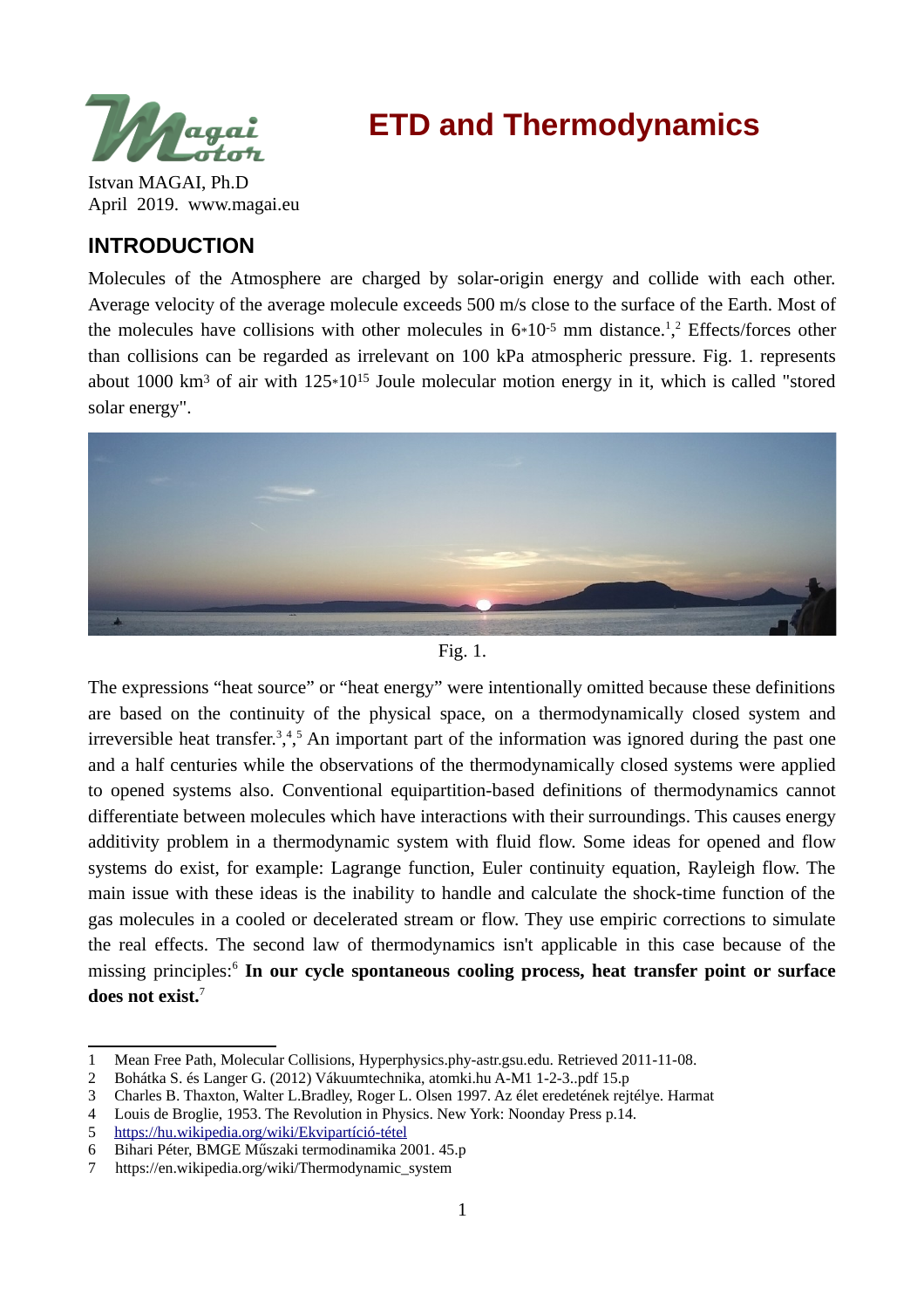The mentioned ideas don't contradict our ideas, but they don't help us building a new one. We need a new approach and some tools of quantum mechanics.

We apply the energy conservation laws when we convert the molecular motion energy to work or electric energy. The collisions of the molecules are effect from or to their surroundings which are used for the extraction of mechanical work.

# **LIMITATIONS OF THE BASIC p-V and h-s DIAGRAMS IN A FLOW**

The pressure (p) of the p-V diagram has been defined in a closed system. Static and dynamic pressures are changed during the gas deceleration in an opened turbine. Most of the thermodynamics literatures use one kind of "pressure" only while the fluid dynamics applies 2 kind of pressures (static, dynamic) at least using the Bernoulli equation which is the basic energy conservation law of the fluid flow.

The volume (V) has been defined in a closed system. The air molecules in a turbine lose velocity (motion energy) and get closer to each-other. This is not a thermodynamic compression process. The result looks like a cooling, but there isn't any cooling process or cooling surface. The right process would be for the turbine if we calculate the effective mass and motion energy of the molecule stream also. The relation of the p and V doesn't enough to define a process function of a fluid flow.

The specific heat (part of the enthalpy and entropy) has been defined in a static material in a closed system. What pressure, temperature and density would be valid for specific heat calculation in a changing stream? Static, dynamic or stagnation? The real energy of the gas stream or flow isn't continual. That consists of the sum of the distributed molecular motion energy parts. That's why equipartition and continuity theory aren't applicable in our case.

Colder working gas can transfer energy to the warmer rotor/blade which would be impossible for the "heat energy". (See second law of thermodynamics) So the gas molecule deceleration is not a heat transfer, but the working gas loses molecular energy, which causes stagnation temperature drop in the outlet. The motion energy decreasing process is not a thermodynamic process. You can't plot it in to a p-V or h-s diagram, because those can't handle the real molecular motion energy changes. We can fix inlet point in a h-s diagram and fix outlet point in another h-s diagram only. The connecting curve doesn't exist in the p-V and h-s relations because the "hardware" has been changed during the process. Some authors use "hybrid" h-s diagrams with empirical corrections for turbines in them, but those are drawings with dashed lines which aren't mathematically defined functions.

Most of the authors use the enthalpy difference of the inlet and the outlet to calculate the power of the turbine, but they can't define the static pressure (temperature, density) process inside of the rotor. The inlet is a closed reservoir, the outlet is another. They use the rotor as a "black box". Most of the literature state: *"There is no change in the static pressure through the rotor of an impulse machine"*, but this isn't a proven fact. As we mentioned above our case is out of the continuity and equipartition theories which are the base of the thermodynamics. Our suggested solution is showed bellow.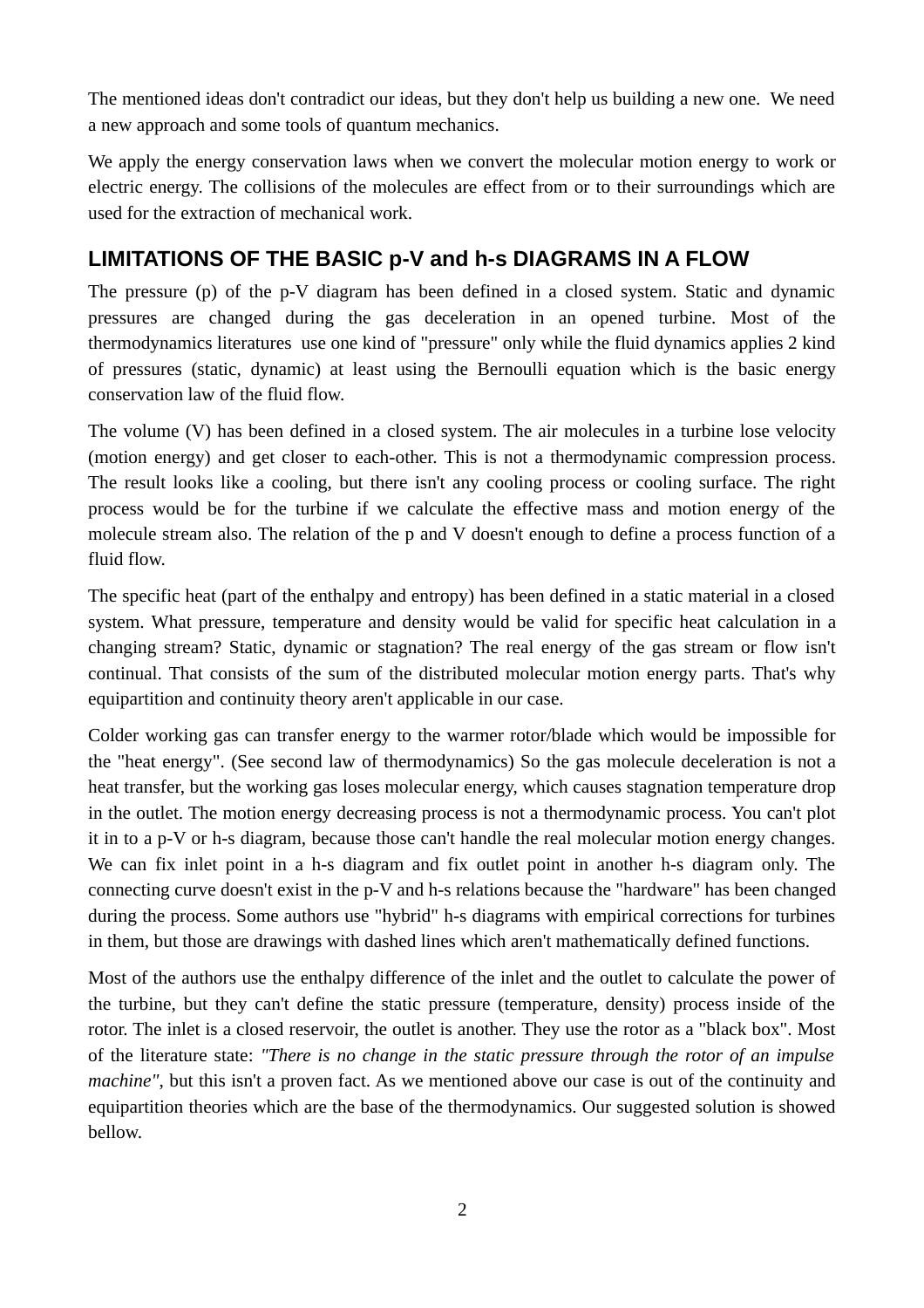## **WORK BY GAS MOLECULES**

A significant part of the motion energy of the fluid molecules is extractable by deceleration from their surroundings. Most of the turbines' work process are based on this idea in a fluid flow. Specific power is calculated as the velocity of the turbine blade multiplied by the fluid pressure on that surface. This process is theoretically reversible. In practice there is some flow waste, which is calculated later. In case of most turbines the fluid is in contact with the blades for such a short time that we don't calculate with heat transfer. We can extract mechanical work on a blade with colder or warmer fluid as well. The exhausted compressible fluid is colder, but the deceleration isn't a heat transfer. In the followings we will examine compressible gaseous fluids.

The cycle or process of a traditional turbine starts with increasing the pressure in a pressure or energy tank and than accelerate the fluid in a confuser against the lower back pressure. The acceleration is produced by pressure difference as the Bernoulli equation states. After the fluid is accelerated up to local sound speed in the nozzle the moving blade decelerates the flow and extracts the mechanical work. The process is calculated using Newton's first and second laws. The work extraction is reversible. Flow deceleration and work extraction don't generate heat if we use electric generator for energy extraction.

Fig. 2. shows a multistage steam turbine. The red color indicates the high starting overpressure

and the blue color indicates the back pressure.

**In case we use a pressure tank with overpressure as the energy source for work extraction, we can talk about a power engine.**

**On the other hand we can talk about a heat engine if we use a pressurized and heated tank as the energy source for work extraction.**





**If we utilize the molecular motion energy of the static air to generate mechanical work, we can talk about an Energy Transformer Device.** 

# **ENERGY TRANSFORMER DEVICE (ETD)**

The molecules of the flowing gas produce a special effect during the entropy reduction, which is the result of the deceleration by the turbine. The average collision distance between the molecules has decreased because of their motion energy reduction. **The motion energy reduction would reduce the static pressure, but because the molecules get closer to each other more collisions occur more frequently on the same surface which increases the static and stagnation pressure.** This effect can only be investigated with the tools of quantum mechanics. This is hidden from traditional thermodynamics which is based on the equipartition theorem.

Fig. 3. shows a test equipment with Venturi pipe and a special axial turbine in it. The left bottom conical nozzle contains the decreasing cross section for the flow acceleration, which is produced by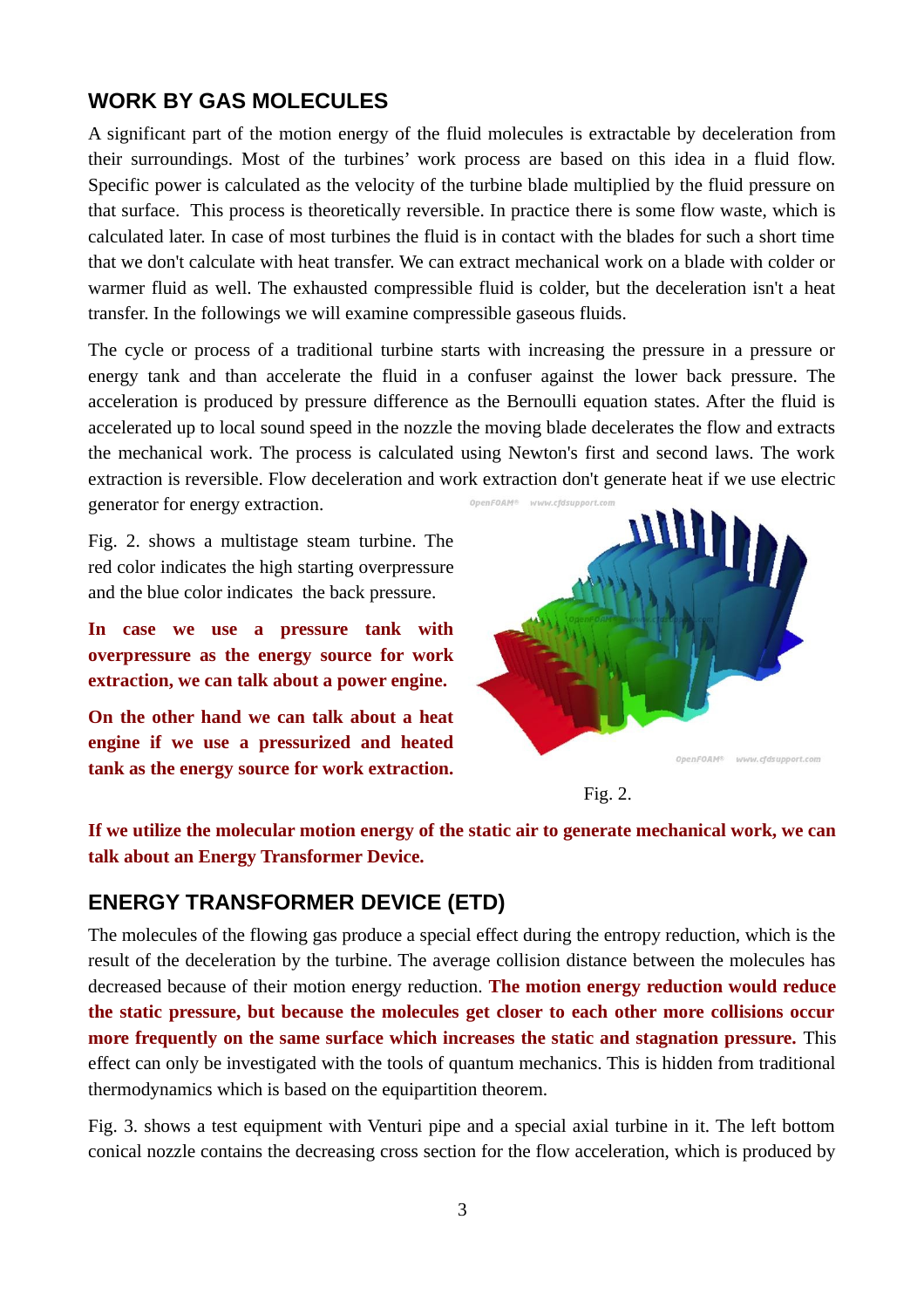the collisions of the surrounding molecules. The molecules which are accelerated to the local sonic speed in the throat generate mechanical work on the turbine and they are partly decelerated. The partly decelerated molecules are fully decelerated in the diffuser cone and flow out to the open air. Without the turbine we would only have a Venturi pipe. During the test of the Venturi pipe we measured 59 kPa static pressure in the smallest cross section when the pressure difference was 12 kPa before and after the Venturi pipe. These tests are identical to the ones they use in regular practice .<sup>[8](#page-3-0)</sup>

The Venturi pipe with the inbuilt special turbine (WO 2017/103632 and HU-P1800202) is called ENERGY TRANSFORMER DEVICE. For the process to start a generator is utilized as a starter motor supplied from an outside battery or tank and produces low static pressure before the turbine. The extractable energy or power is proportional to the 3rd exponent of the flow velocity. The waste-energy covering need is proportional to the 2nd and 1st exponents of the flow velocity.<sup>[9](#page-3-1)</sup> These two power-velocity functions cross eachother at the balance point. The starting process is terminated if the RPM of the turbine overruns the balance point. On a higher RPM than the balance point the turbine accelerates until the flow speed Fig. 3.



reaches the local sound speed in the narrowest cross section. Above the balance point the turbine can be braked by the torque which is generated by the extracted electricity. **The temperature of the exhausted air working fluid is decreased but this isn't the result of any heat transfer. It is the result of the reversible breaking process.** Firstly in the ETD process the motion energy of the gas molecules accelerates the other molecules by shocks toward to the lower static pressure area. This is adiabatic and isentropic process in the nozzle as the Bernoulli equation states.

After the nozzle the turbine partly decelerates the flow and extracts mechanical work through the generator. The turbine reduces the entropy of the gas as well. The diffuser decelerates the flow with an adiabatic process after the turbine and guide the gas out to the ambient air. **The origin of the extracted electric energy is the molecular motion energy reduction.** The motion energy reduction caused a decrease in temperature but it is not the result of a cooling process, because there isn't any heat transfer point, surface or process installed. We produce cooler air than the ambient, but without cooling. This process is different from cooling cycles because the work direction is the

<span id="page-3-0"></span><sup>8</sup> Tamás Lajos, BME, ARA Lecture\_Notes\_Fluid\_Mechanics/3U\_resz.pdf

<span id="page-3-1"></span><sup>9</sup> https://uzh.ch/cmsssl/physic/dam/jcr...\_e.pdf, Fluid friction in liquids, p3.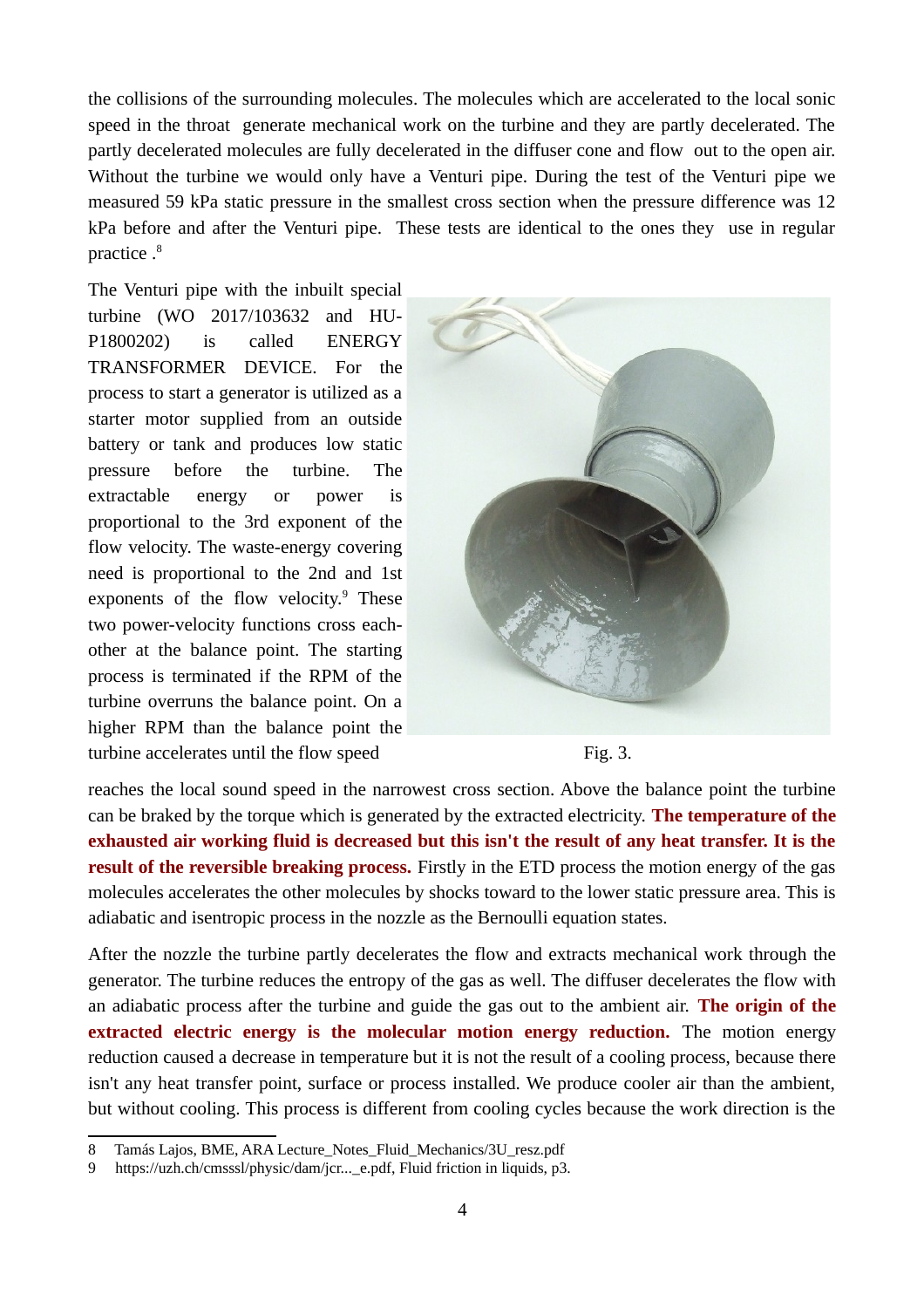opposite: We extract mechanical work and don't import it from the surroundings.

### **DETAILED DESCRIPTION**

The equation  $1/2mv^2 = 3/2k_BT$  defines the relationship between the *m* molecule mass, *v* average velocity of the thermal motion,  $k_B$ Boltzmann-constant and *T* absolute (kinetic) temperature. The changes in the kinetic energy of the molecules are proportional to the changes in the absolute temperature. We apply the  $\beta = v_3^2 / v_2^2$  rate of velocity quadrats which is equal to the changes of the molecular kinetic energy as well, where *v2* is the entering velocity and  $v_3$  is the final velocity of the flow in the turbine. The change of the free path between collisions causes the changes of a specific volume which is proportional to the  $\beta^3$ 



. Fig. 4.

The change of density is calculated by equation (1.1):

$$
\frac{\rho_3}{\rho_2} = \beta^{-3} \tag{1.1}
$$

The mean free path of the molecules<sup>[10](#page-4-0)</sup>,<sup>[11](#page-4-1)</sup> has decreased by  $T_3/T_2 = v_3^2/v_2^2 = \beta$  rate of square velocities. The number of collisions increased by the  $\beta$ <sup>-2</sup> function on the reference surface. **Molecules collide** *β*<sup>-1/2</sup> times more frequently on the given velocity because they move on shorter distances. The rise of the static pressure depends on the *β* rate of square velocity,  $β^{-2}$  rate of the number of collisions and the  $\beta$ <sup>-1/2</sup> rate of booster functions. The  $p_{s2}$  static pressure is calculated with the equation (1.2) by multiplying the  $p_{s3}$  static pressure and the three  $\beta$  functions above:

$$
p_{s3} = \beta \beta^{-2} \beta^{-1/2} p_{s2} = \beta^{-3/2} p_{s2}
$$
 (1.2)

**This "Beta function" ( -3/2 ) will be important for turbine design**, because it gives more accurate result than the enthalpy and specific heat based calculations ever could. Our calculation with Beta function doesn't need empiric factors and corrections to define the changes of the static and stagnation pressure, temperature, density.

A calculation example is shown on Fig. 4. (detailed calculation can be found on this web page: www.magai.eu)

Working fluid: dry, ideal air with static temperature 293 K and static pressure 100 kPa. We use adiabatic and isentropic processes.

<span id="page-4-0"></span><sup>10</sup> Mean Free Path, Molecular Collisions, Hyperphysics.phy-astr.gsu.edu. Retrieved 2011-11-08.

<span id="page-4-1"></span><sup>11</sup> Bohátka S. és Langer G. (2012) Vákuumtechnika, atomki.hu A-M1 1-2-3..pdf 15.p